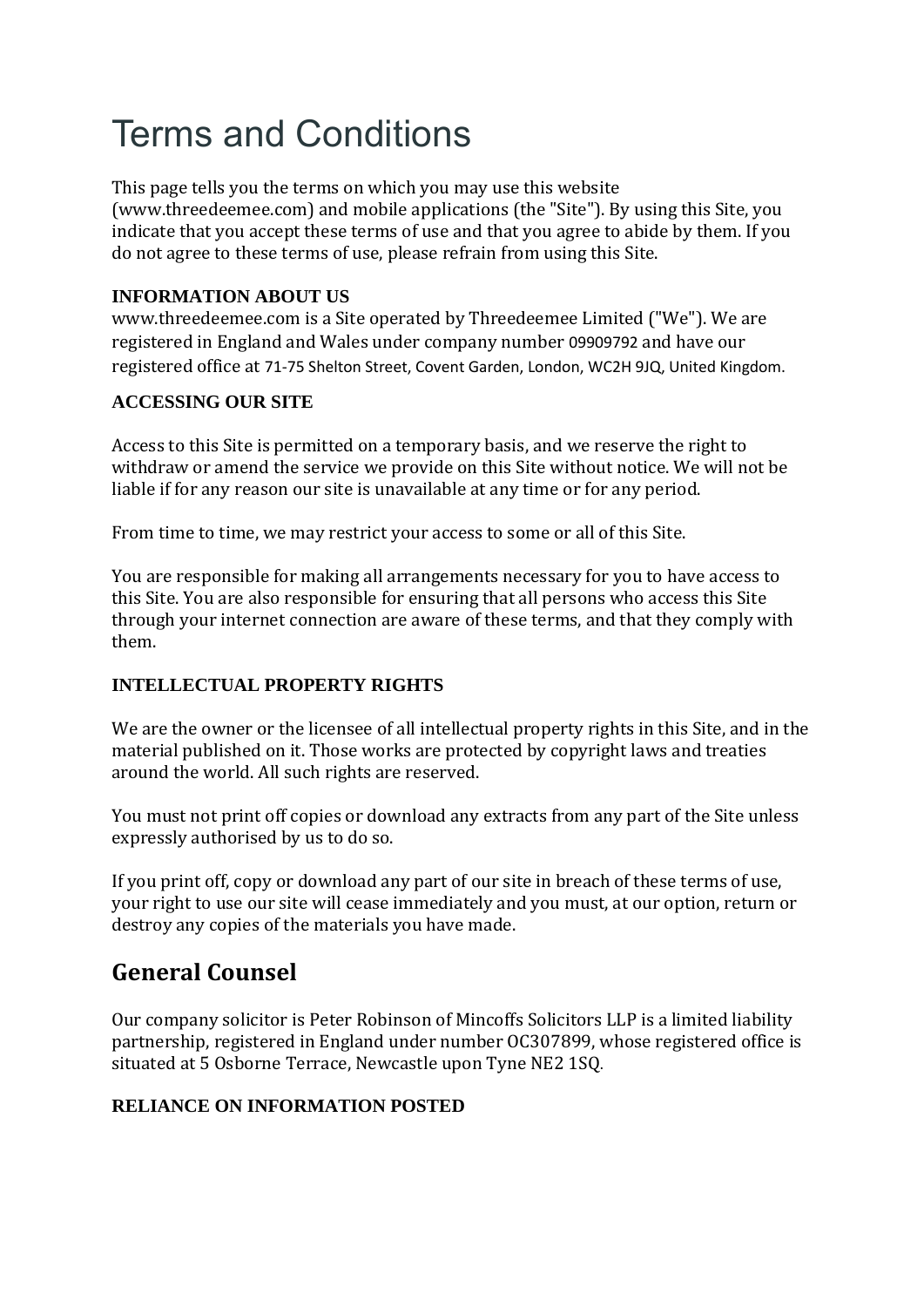Commentary and other materials posted on this Site are not intended to amount to advice. We are not liable or responsible for any reliance placed on such materials by you or anyone who you may inform of any of its contents.

# **CHANGES TO THE SITE**

We aim to update this Site regularly, and may change the content at any time. If the need arises, we may suspend access to the Site, or close it indefinitely. Any of the material on this Site may be out of date at any given time, and we are under no obligation to update such material.

# **OUR LIABILITY**

The material displayed on this Site is provided with the best intent of giving an accurate description of Threedeemee's activities and opportunity that we present in a fundraising campaign and guarantee to the best of our ability the conditions or warranties as to their accuracy but we hereby expressly exclude:

- All conditions, warranties and other terms which might otherwise be implied by statute, common law or the law of equity.
- Any liability for any direct, indirect or consequential loss or damage incurred by any user in connection with our site or in connection with the use, inability to use, or results or the use of this Site, any websites linked to it and any materials posted on it, including, without limitation any liability for:
	- Loss of income or revenue;
	- Loss of business:
	- Loss of profits or contracts;
	- Loss of anticipated savings;
	- Loss of data;
	- Loss of goodwill;
	- Wasted management or office time;

and for any other loss or damage of any kind, however arising and whether caused by tort (including negligence), breach of contract or otherwise, even if foreseeable.

This does not affect our liability for death or personal injury arising from our negligence, nor our liability for fraud or fraudulent misrepresentation, nor any other liability which cannot be excluded or limited under applicable law.

# **INFORMATION ABOUT YOU AND YOUR VISITS TO OUR SITE**

We process information about you in accordance with our Privacy Policy By using this Site, you consent to such processing and you warrant that all data provided by you is accurate.

## **VIRUSES, HACKING AND OTHER OFFENCES**

You must not misuse this Site by knowingly introducing viruses, trojans, worms, logic bombs or other material which is malicious or technologically harmful (together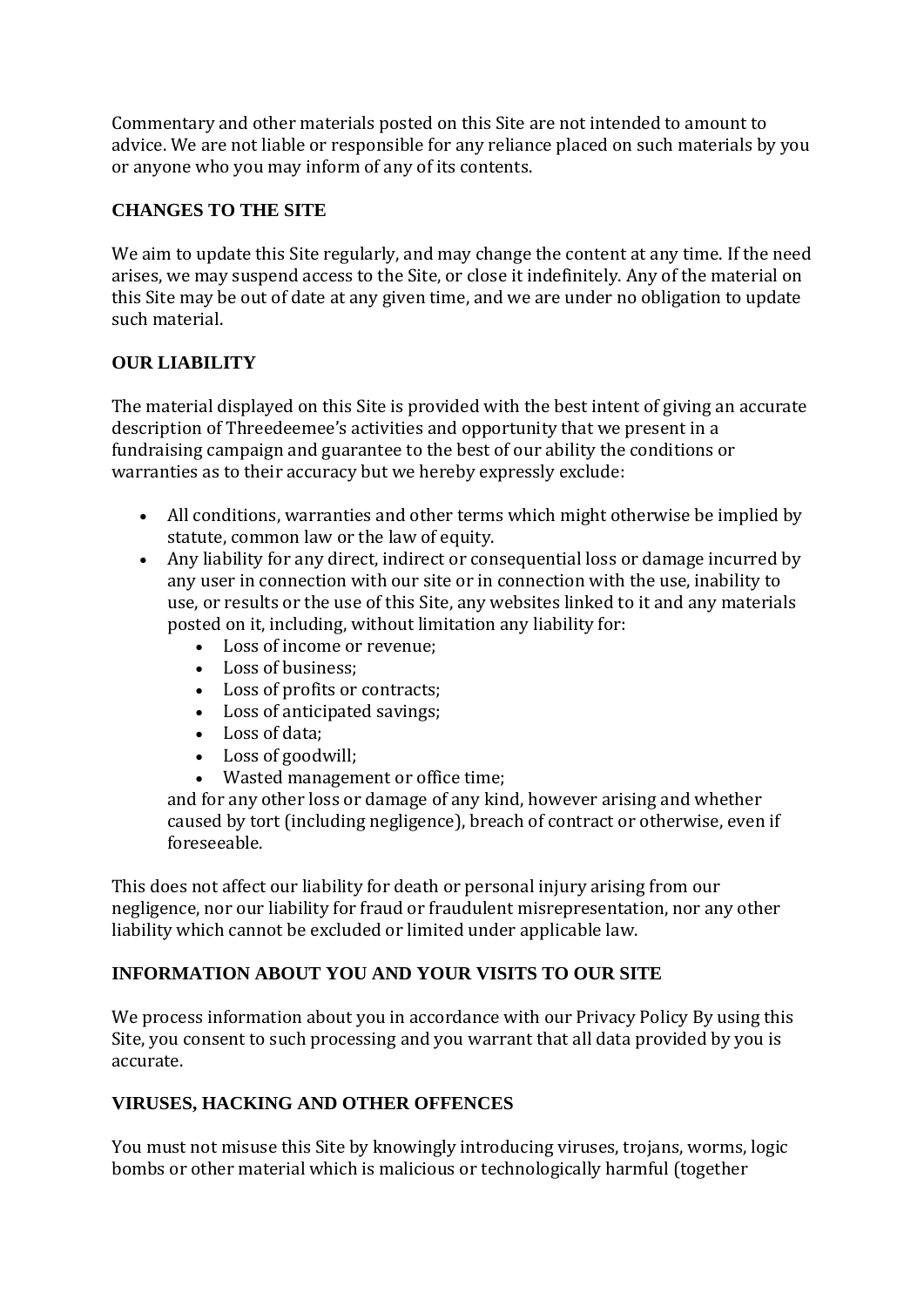"**Viruses**"). You must not attempt to gain unauthorised access to our site, the server on which our site is stored or any server, computer or database connected to this Site. You must not attack this Site via a denial-of-service attack.

By breaching this provision, you may commit a criminal offence under the Computer Misuse Act 1990. We will report any such breach to the relevant law enforcement authorities and we will co-operate with those authorities by disclosing your identity to them. In the event of such a breach, your rights to use this Site will cease immediately.

We will not be liable for any loss or damage caused by a denial-of-service attack or Viruses that may infect your computer equipment, computer programs, data or other proprietary material due to your use of this Site or to your downloading of any material posted on it, or on any website linked to it.

#### **LINKING TO OUR SITE AND SCRAPING**

You may not link to this Site without our prior written permission.

You may not scrape content from this site and repost such content, either manually or automatically, without Threedeemee's prior written consent.

This site must not be framed on any other site without our prior written permission.

We reserve the right to withdraw linking, scraping and framing permission without notice.

If you wish to make any use of material on this Site other than that set out above, please address your request to info@threedeemee.com.

#### **LINKS FROM OUR SITE**

Where this Site links to other sites and resources provided by third parties, these links are provided for your information only. We have no control over the contents of those sites or resources, and accept no responsibility for them or for any loss or damage that may arise from your use of them.

#### **JURISDICTION AND APPLICABLE LAW**

The English courts will have non-exclusive jurisdiction over any claim arising from, or related to, a visit to our site although we retain the right to bring proceedings against you for breach of these conditions in your country of residence or any other relevant country. These terms of use are governed by English law.

#### **TRADE MARKS**

'Threedeemee' is a registered Trademark of Threedeemee Limited.

## **VARIATIONS**